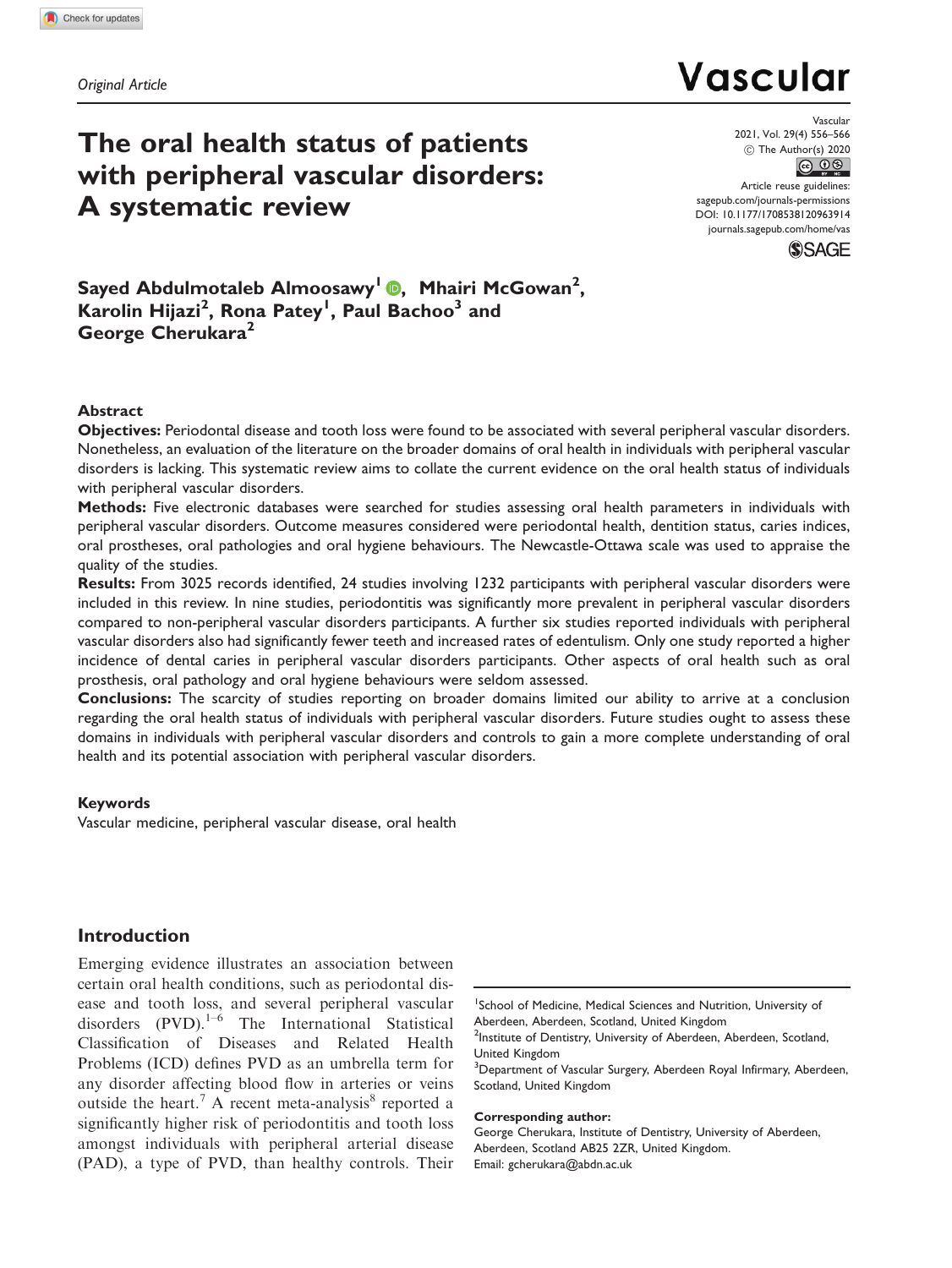review only considered periodontitis and no other essential aspects of oral health as per the World Health Organisation's (WHO) manual for standardised oral health assessment. These include dentition status, dental erosions, oral mucosal lesions, dental caries, dentition and prosthesis status and oral hygiene behaviours.<sup>9</sup> More specifically, dental caries and poor oral hygiene had been investigated as markers of early initiation of atherosclerosis and were found to be associated with increased carotid intima–media wall thickness.10,11 Poor oral hygiene also increases the risk of periodontitis $12$  and can lead to increased abundance of potentially pathogenic bacteria colonising the teeth.<sup>13</sup> These bacteria may exacerbate atherogenesis via the oral infection–inflammation pathway.<sup>2</sup>

Several measures have been taken by vascular surgeons regarding their patients' dental health, including dental antibiotic prophylaxis to prevent vascular graft infections following dental sepsis.<sup>14,15</sup> However, the oral health status of individuals with PVD remains incompletely assessed clinically. This is due to a lack of consensus regarding the need for oral health assessment in this group and whether this would warrant an improvement in outcomes of PVD. The aim of this study was to review the literature relating to the oral health status of individuals diagnosed with PVD. Further, where studies are available with controls (individuals without PVD), a comparison of the oral health status between these two groups was undertaken.

# Methods

#### Search strategy

We used the Preferred Reporting Items for Systematic Review and Meta-analysis guidelines (see supplemental material for the checklist) for this systematic review. The Population Intervention/Exposure Comparator Outcome criteria were used to form the review question – What are the oral health findings (O) in individuals with PVD (P) whom have undergone oral health assessment (I) compared to individuals without PVD (C). Electronic database and hand searches for articles in April 2020 were conducted in the following databases: MEDLINE, SCOPUS, EMBASE, Web of Science and Cochrane Central Register of Controlled Trials. The search strategy was formed using the Medical Subject Headings and relevant free-text terms and was applied to each database (Supplementary Table 1).

## Inclusion and exclusion criteria

Inclusion criteria:

(i) Adults aged  $\geq$ 18 years

- (ii) Individuals with any vascular disease of arteries and veins outside the heart as grouped under the PVD diagnosis-related groups by the  $ICD<sup>16</sup>$
- (iii) Assessed any of the following oral health measures: dentition status, remaining/missing teeth, prevalence of dental disease including periodontal indices, dental caries indices, oral infections, oral pathology, presence/absence of oral prosthesis and oral hygiene behaviours
- (iv) Published in English

Exclusion criteria:

- (i) Systematic or literature reviews
- (ii) Case reports
- (iii) Studies with duplicate/overlapping cohorts.

#### Data extraction and quality assessment

Study characteristics and data on participants' oral health were extracted from each included study and compiled on data extraction tables (Table 1 and Supplementary Tables 2 and 3). Titles and abstracts of all studies were independently screened by two reviewers (SAA and MM). Full texts of the selected studies were critically reviewed based on the inclusion and exclusion criteria. Although there were no disagreements, an arbitrator (GC) was available for mediation. For quality assessment, both reviewers independently used the Newcastle–Ottawa Scale (NOS) for case–control studies<sup>17</sup> and a modified form for cross-sectional studies (Supplementary Table 4).

## **Results**

## Search results

The search identified 3025 studies. RefWorks (ProQuest Refworks, 2020) was used to process the search results and to de-duplicate 80 studies. After application of inclusion and exclusion criteria, 58 studies were selected for full text screening, following which 24 studies comprising 1232 PVD participants were included in this systematic review (Figure 1).

# Characteristics of studies

The characteristics of studies included in this systematic review are summarised in Table 1. These studies were published between 1994 and 2018 and were from 14 countries. Twenty-three studies were on arterial disorders, and one was on a venous disorder. Thirteen studies compared the oral health status between PVD participants and healthy controls,  $3,18-29$  whilst three compared the oral health of PVD participants to controls with cardiac diseases.<sup>30–32</sup> Six studies<sup>14,33–37</sup> did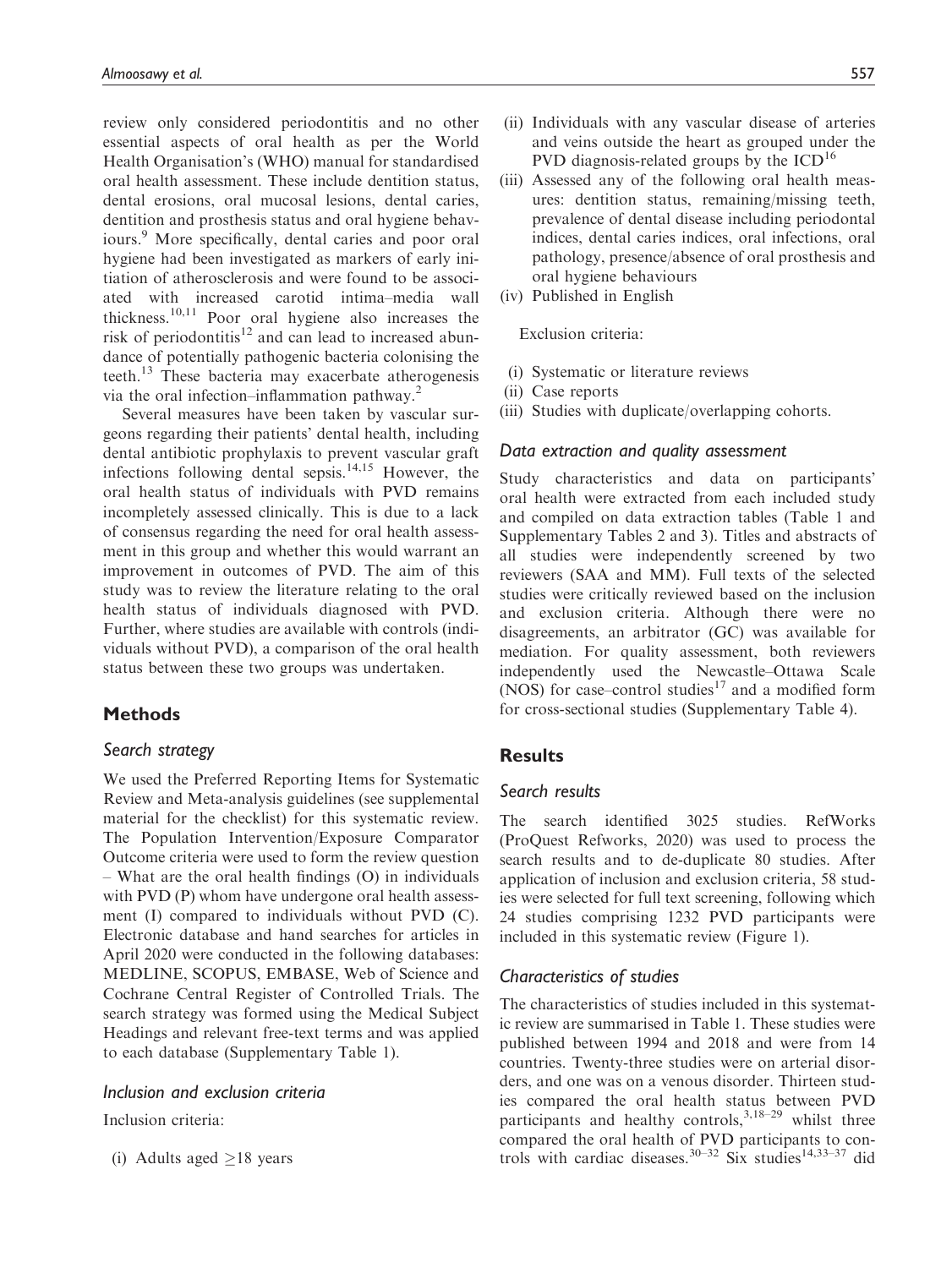| Country<br>Holland<br>England<br>Finland<br>υsΑ<br>Italy<br>Häyrinen-Immonen<br>et al. <sup>33</sup><br>Hamasha et al. <sup>36</sup><br>Stansby et al. <sup>14</sup><br>Bloemenkamp<br>Cairo et al. <sup>39</sup><br>Author(s)<br>et al. $^{26}$ | clinical study<br>Study design<br>Prospective<br>CSS<br>CSS |                                                                 |                                      |                                                          |                                                                                                                                                                            |
|--------------------------------------------------------------------------------------------------------------------------------------------------------------------------------------------------------------------------------------------------|-------------------------------------------------------------|-----------------------------------------------------------------|--------------------------------------|----------------------------------------------------------|----------------------------------------------------------------------------------------------------------------------------------------------------------------------------|
|                                                                                                                                                                                                                                                  |                                                             | PVD group                                                       | Non-PVD group                        | Examiner calibration<br>Statistical power<br>calculation | Clinical parameters of<br>PVD/PVD diagnosis                                                                                                                                |
|                                                                                                                                                                                                                                                  |                                                             | 68, 32/18<br><u>p</u> is                                        | $\stackrel{\leq}{\geq}$              | $\stackrel{\leq}{\geq}$                                  | ABI $\leq$ 0.90/PAD or AA                                                                                                                                                  |
|                                                                                                                                                                                                                                                  |                                                             | 80.7, unspecified                                               | $\frac{4}{2}$                        | $\frac{4}{2}$                                            | Medical record of atherosclerotic<br>vascular disease                                                                                                                      |
|                                                                                                                                                                                                                                                  |                                                             | 65, 33/17<br>50,                                                | $\frac{1}{2}$                        | $\lessgtr$                                               | AAA                                                                                                                                                                        |
|                                                                                                                                                                                                                                                  | CSS                                                         | , $48.2 \pm 7.0$ , 0/212<br>212                                 | 475, 45.5 $\pm$ 3.1,<br>0/475        | $\frac{4}{2}$                                            | Clinical symptoms (intermittent claudica-<br>of stenosis in peripheral arteries/PAD<br>angiographic findings indicating $\geq$ 50%<br>tion, non-healing ulcers, gangrene); |
|                                                                                                                                                                                                                                                  | laboratory trial<br>clinical and<br>Controlled              | $71.37 \pm 6.14, 14/5$<br><u>ଚ</u> ୍                            | $21, 73.33 \pm 6.11,$<br>15/6        | $\frac{1}{2}$                                            | Carotid stenosis                                                                                                                                                           |
| Japan<br>Kurihara et al. <sup>23</sup>                                                                                                                                                                                                           | CCS                                                         | 73, 27/5<br>32,                                                 | Unspecified                          | $\frac{1}{2}$                                            | Angiographic, ultrasonic and CT evaluation<br>of AAA                                                                                                                       |
| Japan<br>lwai et al. $^{24}$                                                                                                                                                                                                                     | CCS                                                         | 60, 14/0<br><u>4</u>                                            | 7, unspecified, 5/2                  | $\frac{1}{2}$                                            | Shionoya's criteria, angiographic findings,<br>Allen's test/Buerger's disease                                                                                              |
| Japan<br>Chen et al. $^{22}$                                                                                                                                                                                                                     | CCS                                                         | $56.6 \pm 11, 19/0$<br><u>ଚ</u> ୍                               | $19,56.6 \pm 11,19/0$                | $\stackrel{\leq}{\geq}$                                  | Shionoya's criteria, angiographic findings,<br>Allen's test/Buerger's disease                                                                                              |
| Japan<br>Chen et al. <sup>18</sup>                                                                                                                                                                                                               | CCS                                                         | $67.6 \pm 10, 21/4$<br>25,                                      | 32, 63.10 $\pm$ 10, 28/4             | $\frac{1}{2}$                                            | Clinical symptoms, angiographic findings<br>and ABI/PAD                                                                                                                    |
| SSU<br>Friedlander et al. <sup>28</sup>                                                                                                                                                                                                          | CCS                                                         | 64.4 $\pm$ 10.0, 97.2%/2.8%<br>36,                              | 36, 64.9 $\pm$ 10. 10,<br>97.2%/2.8% | $\frac{3}{2}$                                            | Carotid stenosis confirmed by Doppler                                                                                                                                      |
| Japan<br>Toyofuku et al. <sup>25</sup>                                                                                                                                                                                                           | <b>CCS</b>                                                  | $69.0 \pm 9.1, 49/4$<br>53,                                     | $21, 70.6 \pm 8.9, 20/1$             | $\frac{1}{2}$                                            | Fontaine classification, angiographic, ultra-<br>sonic and CT imaging/arteriosclerosis<br>ultrasonography<br>obliterans                                                    |
| Poland<br>Zaremba et al. <sup>38</sup>                                                                                                                                                                                                           | CCS                                                         | 67, 13/7<br>20,                                                 | unspecified                          | $\frac{1}{2}$                                            | Internal carotid artery stenosis                                                                                                                                           |
| Spain<br>Sánchez et al. <sup>3</sup>                                                                                                                                                                                                             | CCS                                                         | $60.63 \pm 15.07, 43/54$                                        | $100, 61.86 \pm 8.49,$<br>54/46      | $\frac{4}{2}$                                            | Doppler ultrasonography and CT angiog-<br>raphy/VTED                                                                                                                       |
| Mexico<br>Soto-Barreras<br>et al. $^{27}$                                                                                                                                                                                                        | CCS                                                         | $63.23 \pm 9.06, 27\%$ /73%<br>30,                              | 30, 61.86 $\pm$ 8.49,<br>30%/70%     | Yes/N/A                                                  | ABI $\leq$ 0.90. <mild-to-moderate: 0.40="" to<br=""><math>0.90</math> Severe: <math>&lt; 0.4</math>/PAD</mild-to-moderate:>                                               |
| Sweden<br>Figuero et al. <sup>34</sup>                                                                                                                                                                                                           | CSS                                                         | $68.95 \pm 8.65, 31/11$<br>42,                                  | $\frac{1}{2}$                        | $\frac{1}{2}$                                            | Carotid stenosis, PAD and AAA                                                                                                                                              |
| <b>Brazil</b><br>Fernandes et al. <sup>35</sup>                                                                                                                                                                                                  | CSS                                                         | $68.5 \pm 10.1, 6/7$<br>$\overline{\omega} \ \overline{\omega}$ | $\frac{1}{2}$                        | Yes/N/A                                                  | AA and carotid stenosis                                                                                                                                                    |
| Japan<br>Suzuki et al. <sup>31</sup>                                                                                                                                                                                                             | CCS                                                         | $70.6 \pm 3.5, 9/3$                                             | 25, $71.4 \pm 2.1$ ,<br>60%/40%      | $\frac{1}{2}$                                            | AAA                                                                                                                                                                        |
| China<br>Ding et al. $^{21}$                                                                                                                                                                                                                     | <b>CCS</b>                                                  | $57.8 \pm 7.6, 79/10$<br>89,                                    |                                      | $\frac{1}{2}$                                            |                                                                                                                                                                            |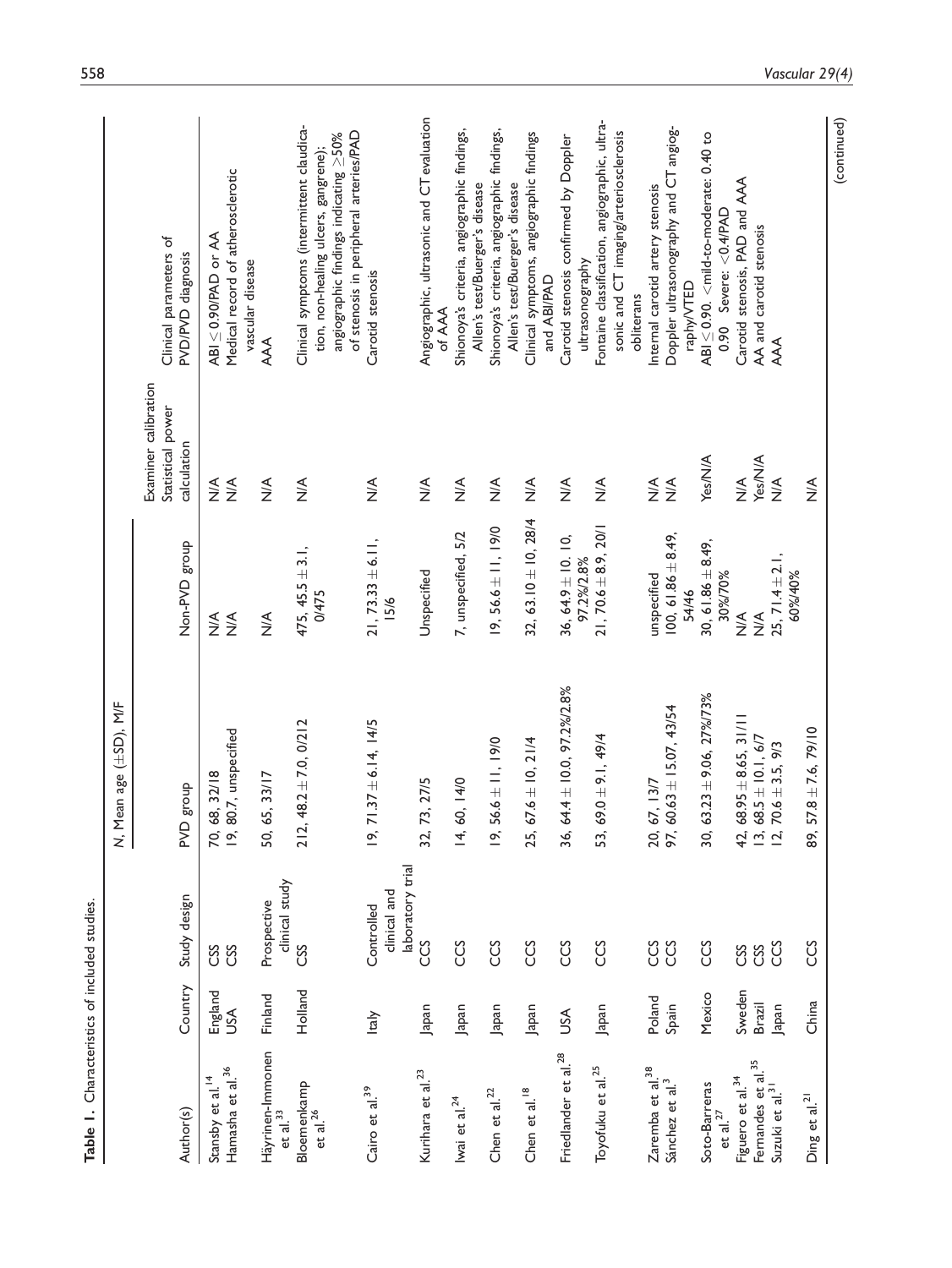| Table I. Continued.              |         |              |                                                                                               |                                    |                                                          |                                                                           |
|----------------------------------|---------|--------------|-----------------------------------------------------------------------------------------------|------------------------------------|----------------------------------------------------------|---------------------------------------------------------------------------|
|                                  |         |              | N, Mean age (±SD), M/F                                                                        |                                    |                                                          |                                                                           |
| Author(s)                        | Country | Study design | PVD group                                                                                     | Non-PVD group                      | Examiner calibration<br>Statistical power<br>calculation | Clinical parameters of<br>PVD/PVD diagnosis                               |
|                                  |         |              |                                                                                               | 59, 56.8 $\pm$ 6.3,<br>44/15       |                                                          | AA diagnosed by CT showing aortic<br>diameter >50% than normal            |
| Suzuki et al. <sup>32</sup>      | Japan   | CCS          | 25, 71.4 ± 2.1, 60%/40%                                                                       | $142,68.8 \pm 0.4,$<br>78.2%/21.8% | $\frac{1}{2}$                                            | $\mathbb{R}^4$                                                            |
| Igari et al. <sup>37</sup>       | Japan   | CSS          | 58, 48, 55/3                                                                                  | $\frac{1}{2}$                      | $\frac{1}{2}$                                            | Buerger's disease diagnosed by Shionoya's<br>criteria                     |
| Galapkorur et al. <sup>29</sup>  | Turkey  | CSS          | 40, 60.45 $\pm$ 9.94, 32/8                                                                    | 20, 60.4 $\pm$ 9, 18/2             | N/A/yes                                                  | $ABI \leq 0.90$ and Rose questionnaire/PAD                                |
| Aoyama et al. <sup>30</sup>      | Japan   | CSS          | 11.8, 23/11<br>34, 65.6 $\pm$                                                                 | 956, $64.4 \pm 13$ ,<br>693/263    | $\frac{3}{2}$                                            | Clinical symptoms, ABI and angiographic<br>findings/PAD                   |
| Nicolaiciuc et al. <sup>19</sup> | Romania | CCS          | $N = 35$ IMT > 1 mm: 18,                                                                      | 15, 40,8 $(\pm 10, 9)$ ,           | $\frac{1}{2}$                                            | Evaluation done with USS to measure IMT                                   |
|                                  |         |              | atheroma plaque: $62.5(\pm 10/8)$ ,<br>IMT > 1 mm: 62.9 ( $\pm$ 10.2)<br>atheroma plaque: 17, | $\frac{4}{1}$                      |                                                          | and record presence of atherosclerotic<br>plaques/carotid atherosclerosis |
|                                  |         |              | atheroma plaque: 12/5<br>$ NT>1$ mm: 9/9,                                                     |                                    |                                                          |                                                                           |
| Ding et al. <sup>20</sup>        | China   | CCS          | 30/39<br>169, 56.2,                                                                           | $156, 54.8 \pm 5.0,$<br>129/27     | $\frac{1}{2}$                                            | AA diagnosed by CT when aortic diameter<br>>50% normal diameter           |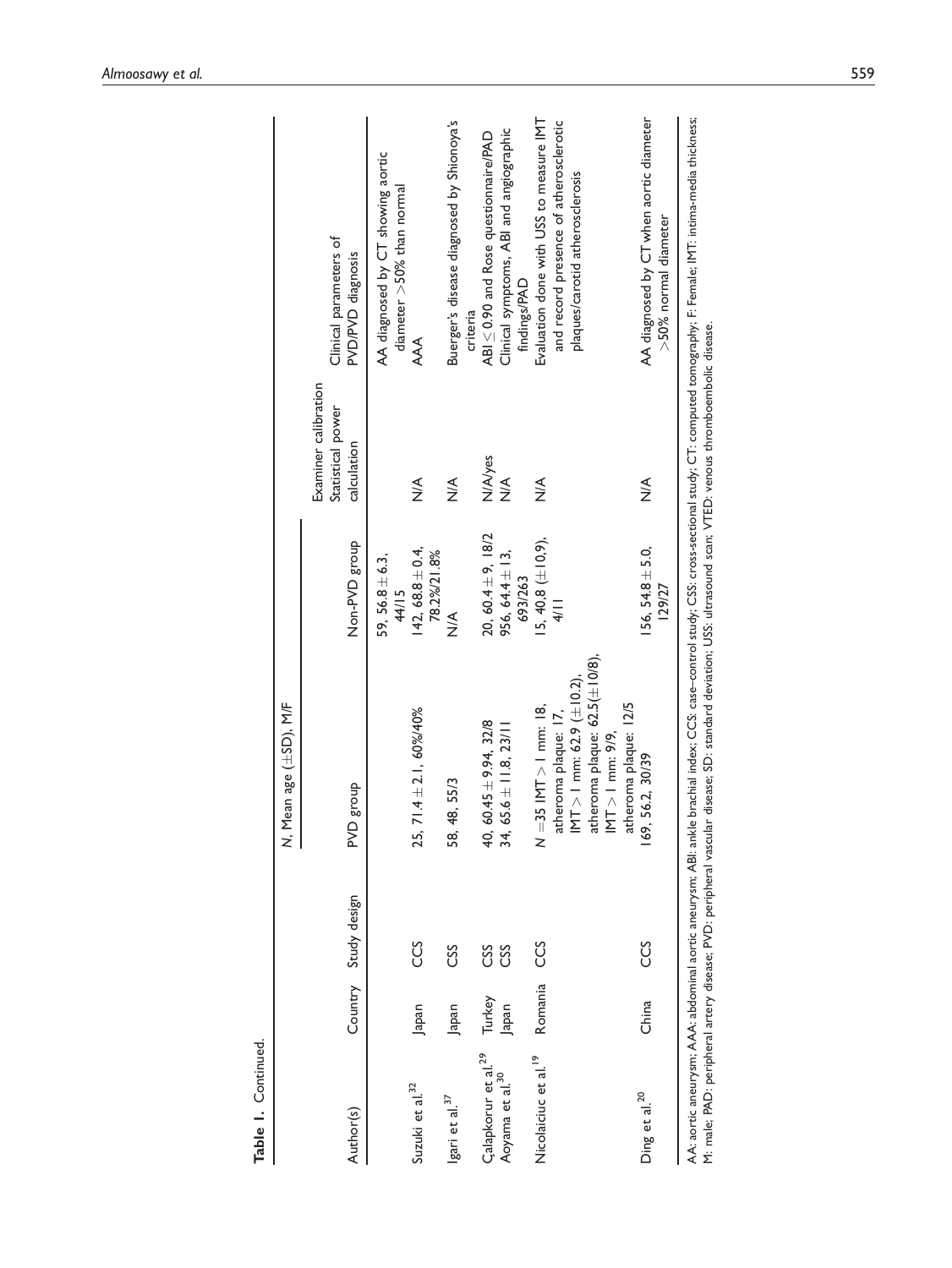not have controls. Another study included controls with cardiovascular disease; however, they did not measure oral health in the control group.<sup>38</sup> One study recruited edentulous PVD participants as controls; however, no oral health assessment was conducted in this group, therefore, a comparison was not done between cases and controls.<sup>39</sup>

# Examiner calibration and statistical power calculation

Of the 24 studies, three studies reported examiner calibration through intraclass correlation coefficient, $^{27}$  reevaluation of random referred patients<sup>29</sup> and another through previously calibrated examiners using Kappa values  $(0.80-0.97)$ .<sup>35</sup> Only one study provided details of statistical power calculation to determine sample size.<sup>29</sup>

#### Case definition of PVD

The case definition of PVD varied amongst the studies (see Table 1). Seven studies reported a PVD diagnosis of case groups but with no description of the parameters used to diagnose  $PVD$ .  $31-35,38,39$  One study used previous medical records of vascular disease.<sup>36</sup> Four studies used clinical findings of PVD as diagnostic parameters such as ankle-brachial index, clinical symptoms and Rose questionnaire.<sup>14,26,27,29</sup> Stansby et al.<sup>14</sup> reported the parameters used for diagnosing PAD but had only reported a diagnosis of aortic aneurysm (AA). Six studies used imaging parameters only such as angiography, computed tomography and Doppler ultrasonography.<sup>3,19–21,23,28</sup> Six studies used a combination of clinical findings and imaging parameters for diagnosis of PVD.<sup>18,22,24,25,30,37</sup>

## Oral health measures

#### Periodontal health

Periodontal health was assessed in 22 studies with results displayed in Supplementary Table 2. The case definition of periodontitis varied across each study (see Supplementary Table 2). Prevalence of periodontitis and moderate to severe periodontitis was reported to be significantly higher in participants with arteriosclerosis obliterans,  $25$  Buerger's disease,  $22$  PAD,  $18,26,27$ carotid atherosclerosis,<sup>19</sup>  $AA^{20,21}$  and venous thromboembolic disease  $(VTED)^3$  compared to non-PVD participants. Two studies found no differences between groups.<sup>28,29</sup> In studies with no controls, a high percentage of the PVD participants had periodontitis<sup>23,24,37</sup> except for one study.<sup>33</sup> Gingivitis was more prevalent in non-PVD than in PVD participants in four studies<sup>20,21,26,29</sup>

Probing pocket depth (PPD) is a measurement of the distance from the gingival margin to the pocket base surrounding a tooth. This measurement is one of a range of clinical criteria used to diagnose and assess severity of periodontal diseases.<sup>40</sup> Aoyama et al.<sup>30</sup> and Calapkorur et al. $^{29}$  found no difference between PVD and non-PVD participants in the mean PPD. Çalapkorur et al.<sup>29</sup> reported a significantly higher number of sites with PPD over 5 mm amongst PVD participants. Likewise, a significantly higher number of sites with PPD over 4 mm were seen in  $AA$ ,<sup>20,21,31,32</sup> Buerger's disease,<sup>22</sup> carotid atherosclerosis<sup>19</sup> and PAD participants<sup>18,27</sup> compared to non-PVD participants. It is important to note that Calapkorur et al.<sup>29</sup> defined periodontitis as having at least five teeth with at least one site of PPD equal to or greater than 5 mm. This differed from the other studies which defined periodontitis as the presence of more than one site with PPD equal to or greater than 4 mm in each quadrant.

Clinical attachment loss (CAL) indicates the extent of periodontal tissue support loss around a tooth. A significantly higher percentage of sites with CAL greater than 4 mm was found amongst  $AA$ ,<sup>20,21</sup> Buerger's disease,<sup>22</sup> PAD<sup>18,27</sup> and VTED<sup>3</sup> participants compared to non-PVD participants. There was no significant difference in CAL greater than 4 mm between PVD and non-PVD participants in two studies.<sup>29,30</sup>

Zaremba et al. $38$  found 4 of 20 participants demonstrating presence of periodontal bacteria in their atherosclerotic plaques after carotid endarterectomy. These participants had significantly higher bleeding indices and PPD greater 4 mm compared to participants with no periodontal bacteria in the atherosclerotic plaque. Mean CAL was not significantly higher in the group with periodontal bacteria present in atherosclerotic plaques than those without.

#### Dentition status

Thirteen studies assessed the dentition status of PVD participants with results displayed in Supplementary Table 2.3,14,18,20,23,28,30–36 Nine studies compared remaining or missing teeth in PVD to that of non-PVD participants.<sup>3,18,20,28,30–32,34,36</sup> All but<br>three<sup>28,31,34</sup> reported significantly less retained reported significantly less retained teeth,<sup>3,18,30,32</sup> more missing teeth<sup>20,30,36</sup> or higher edentulism rates $^{30,36}$  in PVD compared to non-PVD participants. Three studies reported lower percentages of PVD participants who were edentulous.<sup>14,23,33</sup> Fernandes et al.<sup>35</sup> found that  $96.1\%$  of teeth were missing amongst 13 PVD participants.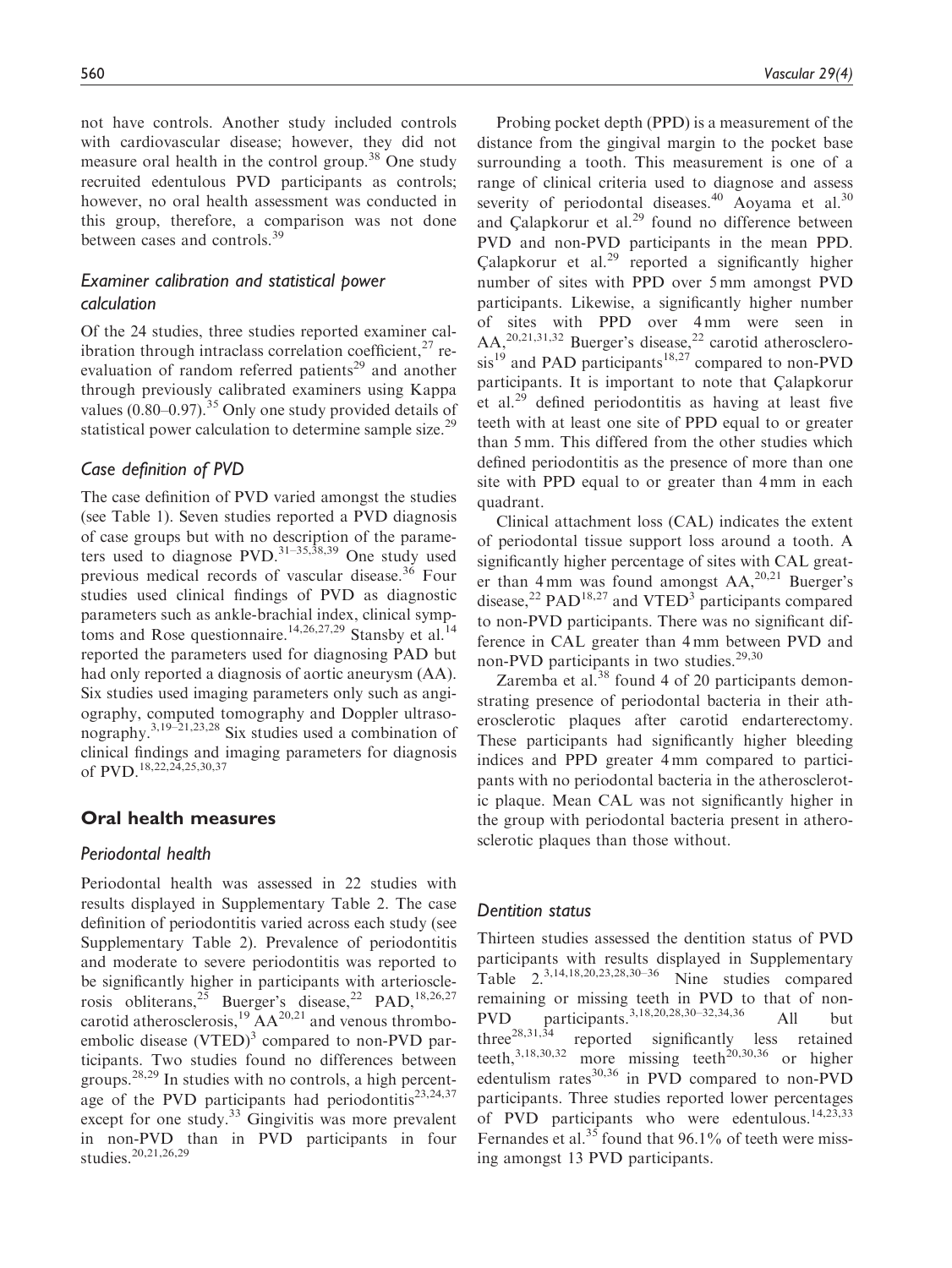

Figure 1. Preferred reporting items for systematic reviews and meta-analyses flow diagram of literature search and paper selection process.

## Dental caries

Five studies investigated caries in PVD participants with findings displayed in Supplementary Table  $3.^{27-29,33,35}$  The DMFT is the sum of the number of Decayed, Missing and Filled Teeth due to dental caries in the permanent teeth. It is a widely used index to measure dental caries and dental treatment needs amongst populations.<sup>9</sup> Two studies reported the mean DMFT in PVD participants but had no controls.<sup>33,35</sup> Calapkorur et al.<sup>29</sup> reported no significant difference in the DMFT of PVD compared to non-PVD participants. Likewise, Friedlander et al.<sup>28</sup> found no significant difference in the mean number of carious retained roots or coronal/pulpal caries between PVD and non-PVD participants. Only one study reported a significantly higher DMFT index in PVD than non-PVD participants. $27$ 

## Other oral diseases

Two studies commented on oral diseases other than caries and periodontal disease (see Supplementary Table 3).<sup>28,33</sup> Friedlander et al.<sup>28</sup> found no difference in the mean number of teeth with periapical lesions between PVD versus non-PVD participants. Immonen et al.<sup>33</sup> reported 80% of the PVD

participants had an oral infection, with only 11% of them having 'good oral health'. Candida infection was present in 17% of dentate and 47% of edentulous PVD participants. Fifty-four percent of dentate participants had intraosseous foci compared to 20% of edentulous participants. Periapical lesions and intraosseous foci are areas of localised chronic infection of dental origin that may influence chronic systemic diseases.<sup>41</sup>

## Dental prosthesis

Three studies assessed the presence of dental prosthesis in PVD participants (see Supplementary Table 3). Stansby et al.<sup>14</sup> reported  $46\%$  PVD participants had partial dentures. Another study reported that amongst a total of 56 dentures in 37 PVD participants, 45% of dentures were poor and had to be replaced.<sup>33</sup> A third study reported the mean number of implants but had no controls.<sup>34</sup>

## Oral hygiene behaviours

Only one study investigated oral hygiene behaviours. They used a self-reported assessment of oral hygiene behaviours amongst AA participants.<sup>20</sup> Compared to the non-AA group, more AA participants had inaccurate brushing methods, less brushing time and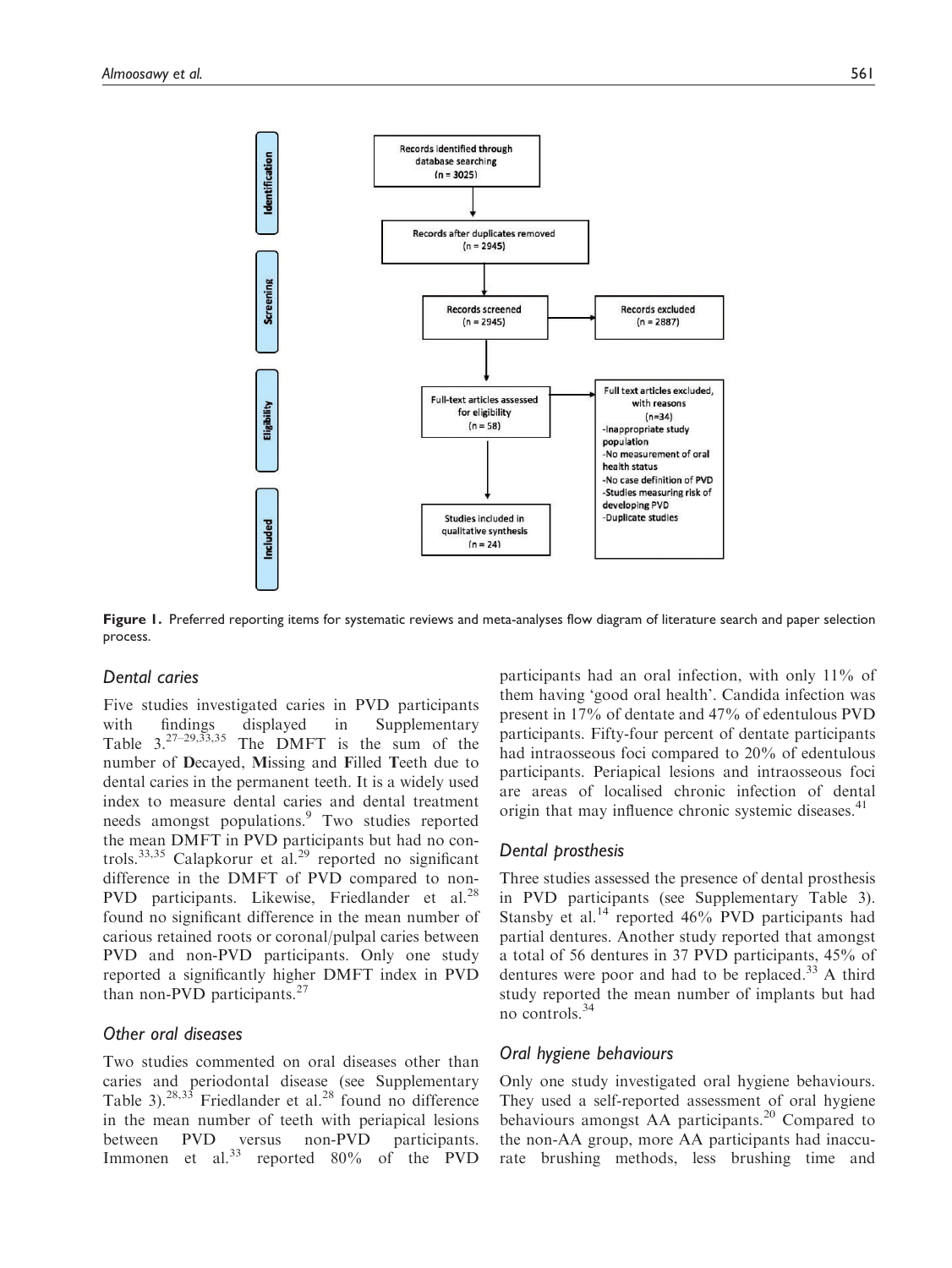frequency, no flossing and less routine dental examinations (Supplementary Table 3).

# **Discussion**

This review included broader oral health domains in the WHO's manual to assess oral health in individuals. Participants with PVD were found to have compromised oral health across various measures such as poorer periodontal health, more missing teeth and a higher prevalence of edentulism in comparison to non-PVD participants. However, the findings on dental caries and presence of periapical lesions in PVD and non-PVD participants were conflicting. Although not reported in the studies, reasons for this may include differences in dental health-seeking behaviour in PVD participants, and in the diagnostic protocols in different countries. Other aspects such as oral prosthesis, oral hygiene behaviours and oral pathology were seldom assessed.

This review has also considered other subtypes of PVD such as PAD, carotid atherosclerosis, AA, Buerger's disease and VTED. The assessment of oral health amongst individuals with a venous disorder was performed in only one of the included studies.<sup>3</sup> Association studies demonstrated a possible relationship with valvular incompetence in individuals with varicose veins, $42$  the latter being a known risk factor for VTED.<sup>43</sup> This could be mediated by the role of certain bacteria in periodontal disease, which were found to be risk factors for vascular endothelial damage and pro-coagulation.<sup>44,45</sup> Despite Sánchez and colleagues'<sup>3</sup> significant oral health findings in their cohort with a venous disorder, further studies are required to confirm the validity of these findings and to compare the oral health status between individuals with venous and arterial disorders. Two studies in Yang and colleagues'<sup>8</sup> meta-analysis were excluded from our review, as they assessed the risk of developing PVD in participants with prior periodontitis.<sup>1,46</sup>

## Tooth loss in PVD participants

Several studies reported a significantly higher prevalence of tooth loss amongst PVD as opposed to non-PVD participants.<sup>3,18,20,30,32,36</sup> The putative mechanisms underpinning this finding could be varied. Firstly, tooth loss was shown to have a possible association with atherosclerosis, even with adjusting for shared risk factors including age, smoking, sex, diabetes mellitus and hypertension.<sup>47</sup> Secondly, an important mediator of incident tooth loss in PVD participants is antecedent periodontal disease. Periodontal infection via the oral infection–inflammation pathway may promote systemic inflammation and exacerbate

atherogenesis.2 Tooth loss in turn may lead to compromised masticatory ability, causing an altered diet which may predispose to  $PVD<sup>48</sup>$  Finally, the attitude and approach to dental disease management amongst participants and their dental care providers in different countries may have resulted in increased tooth loss.

# Dental prosthesis, other oral diseases and oral hygiene behaviours

The studies reporting on the presence of dental prostheses in PVD participants were non-controlled and descriptive in nature.<sup> $[4,33,36]$ </sup> Therefore, no inference could be made on this oral health domain in PVD and non-PVD participants. The current literature is also insufficient to establish any difference between PVD and non-PVD participants regarding oral diseases such as Candida infections, periapical lesions and intraosseous foci. For a more complete assessment of these domains, further analytical studies are required.

Poor oral hygiene behaviours have been associated with an increased risk of cardiovascular events and elevated concentrations of inflammatory molecules such as C reactive protein.<sup>49</sup> Conversely, improvements in oral hygiene have been shown to reduce the risk of cardiovascular events.<sup>50</sup> Although an important determinant of oral health, oral hygiene behaviour was assessed in only one study.<sup>20</sup> That study only involved participants diagnosed with AA, who showed poor oral hygiene behaviours. Further analytical studies assessing oral hygiene behaviours in other PVD subsets are required.

# Overall appraisal of included studies and recommendations for future research

Cross-sectional and case–control studies were the predominant study designs in this review. Twelve<sup>14,19,21,23–25,33–35,37–39</sup> studies did not adjust for shared risk factors that underpin both tooth loss and certain types of PVD such as age, diabetes mellitus, hypertension and smoking. Lack of adjustments in observational studies is a known limitation.

Key methodological limitations such as the lack of control groups,  $14,33-35,38$  the use of controls with various cardiac $30-32$  or vascular<sup>24</sup> co-morbidities, and unmatched controls have undermined the comparability of results between PVD and non-PVD participants. Furthermore, high heterogeneity of outcome measures and case definitions precluded a quantitative analysis. The case definitions of PVD and the clinical parameters employed for diagnosis were varied between the studies included. Several studies stated the diagnosis of PVD and its subtypes.  $31-35,38,39$  They did not, however, describe the parameters used to make the diagnosis.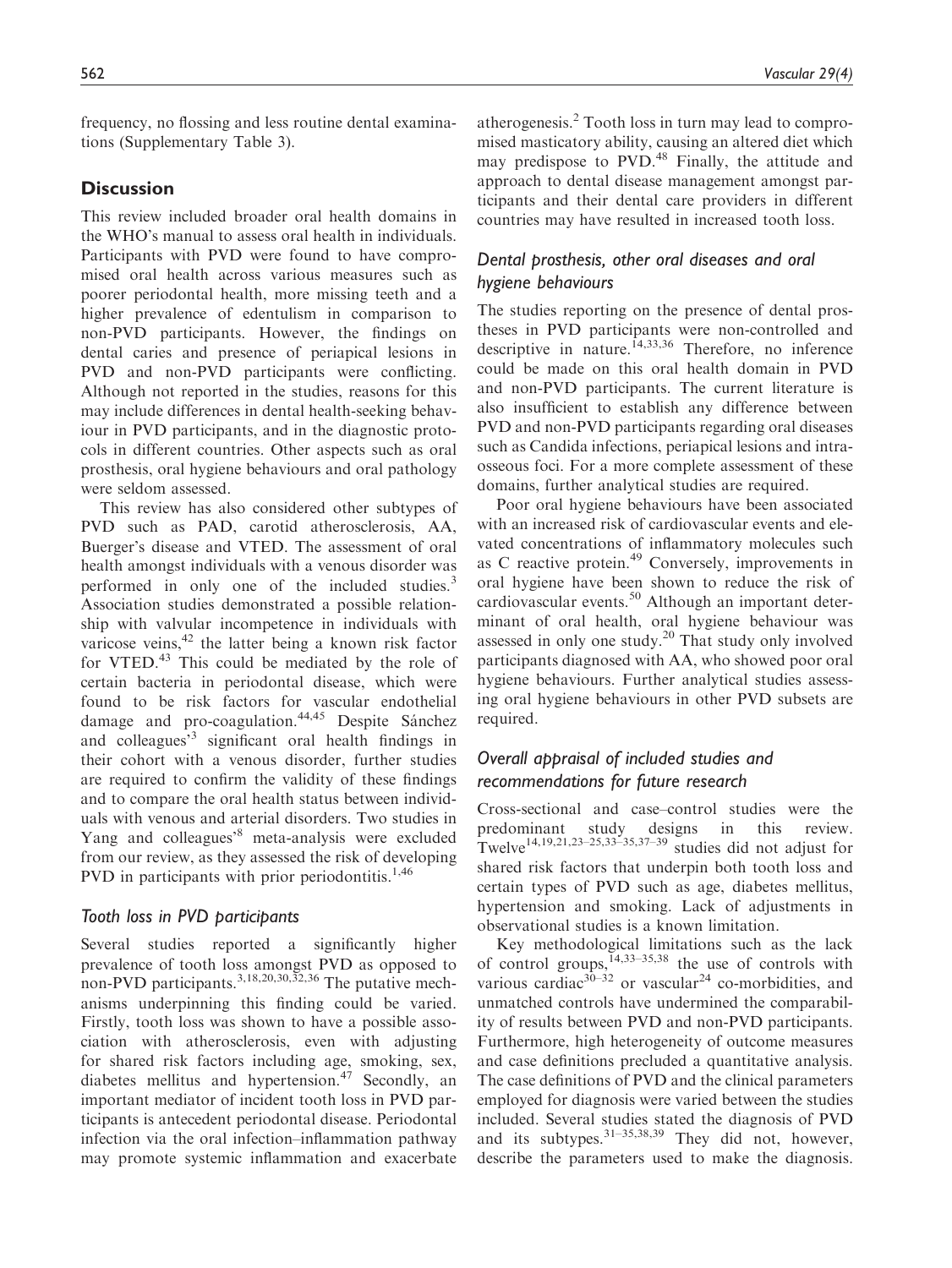Some studies used imaging modalities to diagnose PVD.3,20,21,23,28 These studies would have further benefited from categorising different PVD severities according to imaging findings, as this may allow correlation with associated oral health findings. This was evident in one study in which greater severities of periodontitis were seen with increased intima–media thicknesses on imaging.<sup>19</sup> Other studies utilised a combination of clinical and imaging tools to diagnose PVD which would also allow correlation of PVD severity with the oral health findings.<sup>18,22,24,25,30,37</sup> However, none of these studies had performed such correlation, which could have established whether or not increasing PVD severities are associated with poorer oral health findings.

Similarly, differences in case definitions of periodontitis and value ranges for categorising different severities of periodontitis were observed. In addition, variations in the periodontal indices used to assess clinical parameters of periodontal health were apparent. Such variations may cause inaccuracies in the prevalence of periodontitis amongst PVD participants. In general, studies would benefit from using a standardised case definition of periodontitis as recommended by Eke et al.<sup>51</sup> which is aimed for use in populationbased research. Standardisation of clinical assessment parameters is also essential in future studies. $52$ 

Moreover, Bloemenkamp et al.<sup>26</sup> assessed periodontal disease using patient self-reporting. This method was shown to have acceptable validity for large-scale epidemiologic studies surveying periodontal disease.<sup>53</sup> Nevertheless, another review indicated that employing a combination of self-reporting alongside other clinical indicators, such as CAL and PPD, of periodontal disease may be most beneficial;<sup>54</sup> this approach was

utilised in two studies.<sup>20,21</sup> Therefore, future studies utilising self-reporting methods amongst PVD participants may benefit by combining them with other parameters of assessing periodontal disease. One study performed periodontal examination one to two months postoperatively on PVD participants who had undergone vascular surgery.<sup>34</sup> There was no mention of whether these participants had received dental care during that period, when their oral health may have worsened.

The strengths of this review relate to the assessing a spectrum of essential oral health domains, other than periodontitis, in participants with various subtypes of PVD as per WHO guidance. The principle limitation was the inability to undertake a quantitative analysis due to high heterogeneity of the included studies. Additionally, only 4 of the 24 studies were considered of high quality (scores greater than six) according to the NOS scale. Further, only 3 of the 16 studies that included controls were graded as high quality. Therefore, the scarcity of high-quality studies compromises the ability to establish a clear description of the oral health status amongst PVD participants. Nor does it permit a meaningful comparison to be made between PVD and non-PVD participants. Several recommendations for future research on this topic are listed in Table 2 based on the format recommended by Brown et al.<sup>55</sup> These recommendations include but are not limited to:

- Future studies to assess the magnitude of the relationship between PVD and oral health parameters other than periodontal disease and tooth loss
- Using standardised case definitions for PVD and periodontitis

| Core elements             | Recommendation for future research                                                                                                                                                                                                                 |
|---------------------------|----------------------------------------------------------------------------------------------------------------------------------------------------------------------------------------------------------------------------------------------------|
| (E) Evidence (current)    | Systematic review identified predominantly cross-sectional and case-control studies.                                                                                                                                                               |
|                           | Future studies should focus on assessing the magnitude of the relationship between poor oral<br>health findings and PVD.                                                                                                                           |
| (P) Population            | Adults with PVD aged $>$ 18 years old.                                                                                                                                                                                                             |
|                           | Standardised clinical parameters for diagnosis of any subset of PVD.                                                                                                                                                                               |
| (I) Intervention/exposure | Standardised periodontal probing and mouth examination protocol.                                                                                                                                                                                   |
|                           | Assessment of oral health parameters as per the WHO's manual for standardised oral health<br>assessment using Oral Health Assessment and Review Dental Clinical Guidance of the<br>Scottish Dental Clinical Effectiveness Programme. <sup>56</sup> |
|                           | Assessment of dental caries indices, oral pathologies, oral hygiene behaviours.                                                                                                                                                                    |
| (C) Comparison            | Adults aged $>18$ years old without PVD.                                                                                                                                                                                                           |
| (O) Outcomes              | Periodontal disease prevalence according to Eke et al. <sup>51</sup> definition of periodontitis.                                                                                                                                                  |
|                           | Dentition status and presence of dental prosthesis in individuals with PVD.                                                                                                                                                                        |
|                           | Prevalence of dental caries and oral pathologies.                                                                                                                                                                                                  |
|                           | Oral hygiene behaviours in individuals with PVD.                                                                                                                                                                                                   |

Table 2. Research recommendations (based on format from Brown et al., 2006).<sup>55</sup>

PVD: peripheral vascular disorders.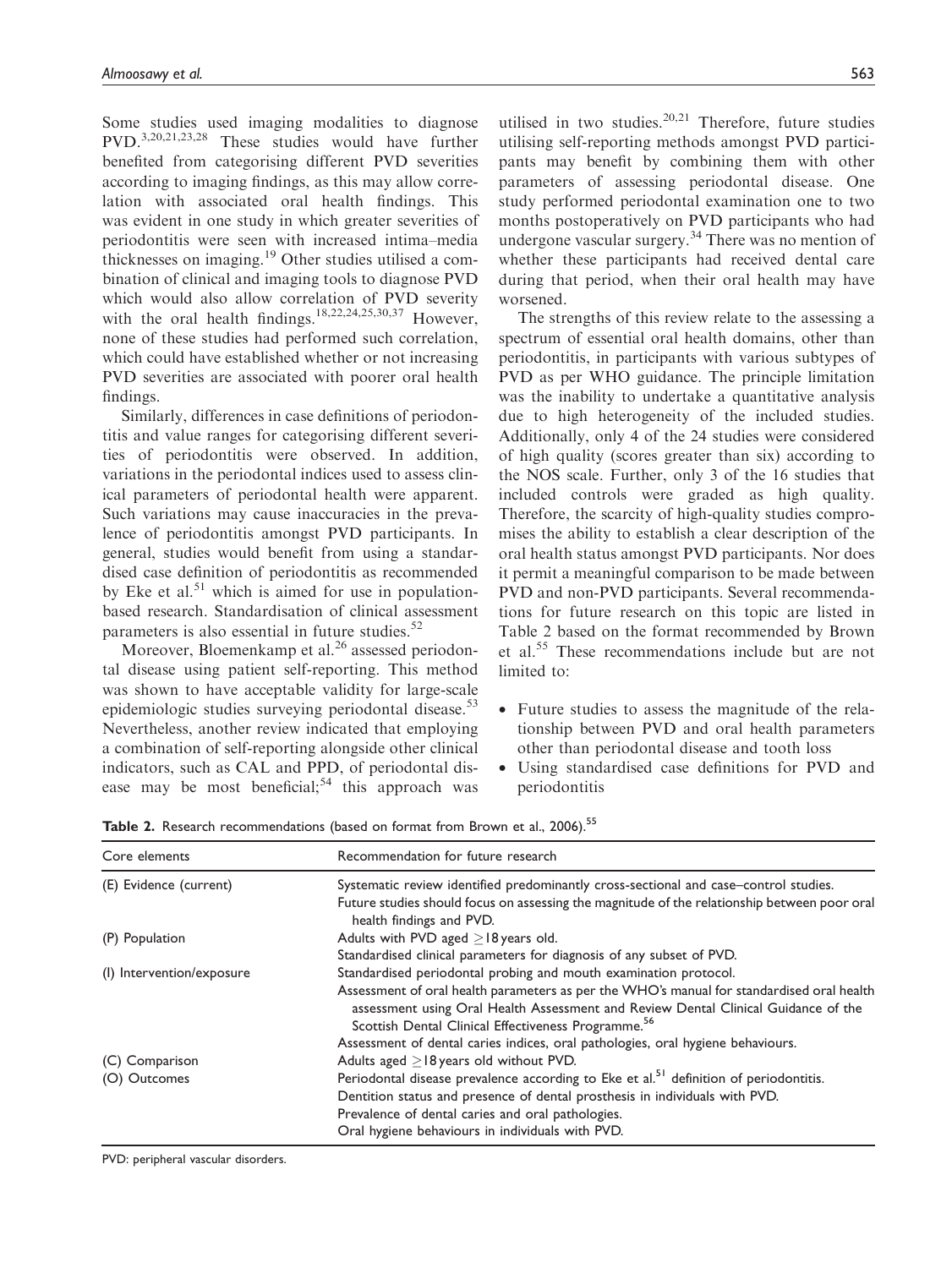- Using standardised parameters for PVD diagnosis and oral health assessment according to WHO guidance and customised from Oral Health Assessment and Review Dental Clinical Guidance of the Scottish Dental Clinical Effectiveness Programme.<sup>56</sup>
- Assessing the effect of oral health treatment on PVD.

## **Conclusion**

Due to the paucity of the high-quality studies addressing oral health domains other than periodontal disease and tooth loss, a definitive conclusion regarding oral health status/conditions in individuals with PVD could not be made. Therefore, it is not yet possible to make an evidence-based recommendation regarding the value of routine oral health assessment in individuals with PVD. However, on considering the evidence regarding the link between oral and systemic health, it would be good practice to advise on oral health assessment and maintenance in individuals with PVD.

#### Declaration of conflicting interests

The author(s) declared no potential conflicts of interest with respect to the research, authorship, and/or publication of this article.

#### Ethical statement

No application to the Research Ethics Services was required for this study.

#### Funding

The author(s) disclosed receipt of the following financial support for the research, authorship, and/or publication of this article: SAA was funded by the NHS Grampian Vascular Surgery Department, and MM was funded by the University of Aberdeen Institute of Dentistry through the Aberdeen Summer Research Scholarship as part of the Aberdeen Clinical Academic Training (ACAT).

#### ORCID iD

Sayed Abdulmotaleb Almoosawy **D** https://orcid.org/0000-0002-9236-0470

#### References

- 1. Mendez MV, Scott T, LaMorte W, et al. An association between periodontal disease and peripheral vascular disease. Am J Surg 1998; 76: 153–157.
- 2. Hung HC, Willett W, Merchant A, et al. Oral health and peripheral arterial disease. Circulation 2003; 107: 1152–1157.
- 3. Sánchez-Siles, Rosa-Salazar V, Camacho-Alonso F, et al. Association between periodontal disease and venous thromboembolic disease. Quintessence 2013; 44: 567–573.
- 4. Salhi L, Rompen E, Sakalihasan N, et al. Can periodontitis influence the progression of abdominal aortic aneurysm? A systematic review. Angiology 2019; 70: 479–491.
- 5. Cowan LT, Lakshminarayan K, Lutsey PL, et al. Periodontal disease and incident venous thromboembolism: the Atherosclerosis Risk in Communities study. J Clin Periodontol 2019; 46: 12–19.
- 6. Schillinger T, Kluger W, Exner M, et al. Dental and periodontal status and risk for progression of carotid atherosclerosis: the inflammation and carotid artery risk for atherosclerosis study dental substudy. Stroke 2006; 37: 2271–2276.
- 7. ICD 2020. ICD-10-CM Diagnosis Code I73.9: peripheral vascular disease, unspecified, www.icd10data.com/ ICD10CM/Codes/I00-I99/I70-I79/I73-/I73.9 (2020, accessed 8 April 2020).
- 8. Yang S, Zhao LS, Cai C, et al. Association between periodontitis and peripheral artery disease: a systematic review and meta-analysis. BMC Cardiovasc Disord 2018; 18: 141.
- 9. Peterson PE, Baez RJ and World Health Organisation. Oral health surveys: basic methods. Geneva, Switzerland: World Health Organisation, 2013.
- 10. Uyar IS, Akpinar MB, Sahin V, et al. Carotid and popliteal artery intima-media thickness in patients with poor oral hygiene and the association with acute-phase reactants. Cardiovasc J Afr 2013; 24: 308–312.
- 11. Uyar IS, Sahin V, Akpinar MB, et al. Does oral hygiene trigger carotid artery intima-media thickness? Heart Surg Forum 2013; 16: 232–236.
- 12. Lertpimonchai A, Rattanasiri S, Arj-Ong Vallibhakara S, et al. The association between oral hygiene and periodontitis: a systematic review and meta-analysis. Int Dent J 2017; 67: 332–343.
- 13. Loesche WJ. Association of the oral flora with important medical diseases. Curr Opin Periodontol 1997;  $4:21-28$
- 14. Stansby G, Byrne MTL and Hamilton G. Dental infection in vascular surgical patients. Br J Surg 1994; 81: 1119–1120.
- 15. Wilson WR, Bower TC, Creager MA, et al. Vascular graft infections, mycotic aneurysms, and endovascular infections: a Scientific Statement from the American Heart Association. Circulation 2016; 134: e412–e460.
- 16. ICD 2020. DRG List Page, www.icd10data.com/ ICD10CM/DRG/299 (2020, accessed 9 April 2020).
- 17. Wells G, Shea B, O'Connell D, et al. The Newcastle-Ottawa Scale (NOS) for assessing the quality if nonrandomized studies in meta-analyses, www.ohri.ca/pro grams/clinical\_epidemiology/oxford.asp (2012, accessed 23 September 2020).
- 18. Chen YW, Umeda M, Nagasawa T, et al. Periodontitis may increase the risk of peripheral arterial disease. Eur J Vasc Endovasc Surg 2008; 35: 153–158.
- 19. Nicolaiciuc O, Sufaru IG, Sioustis I, et al. Study on the association between the severity of chronic periodontitis and carotid atherosclerosis. Rom J Oral Rehabil 2018; 10: 88–94.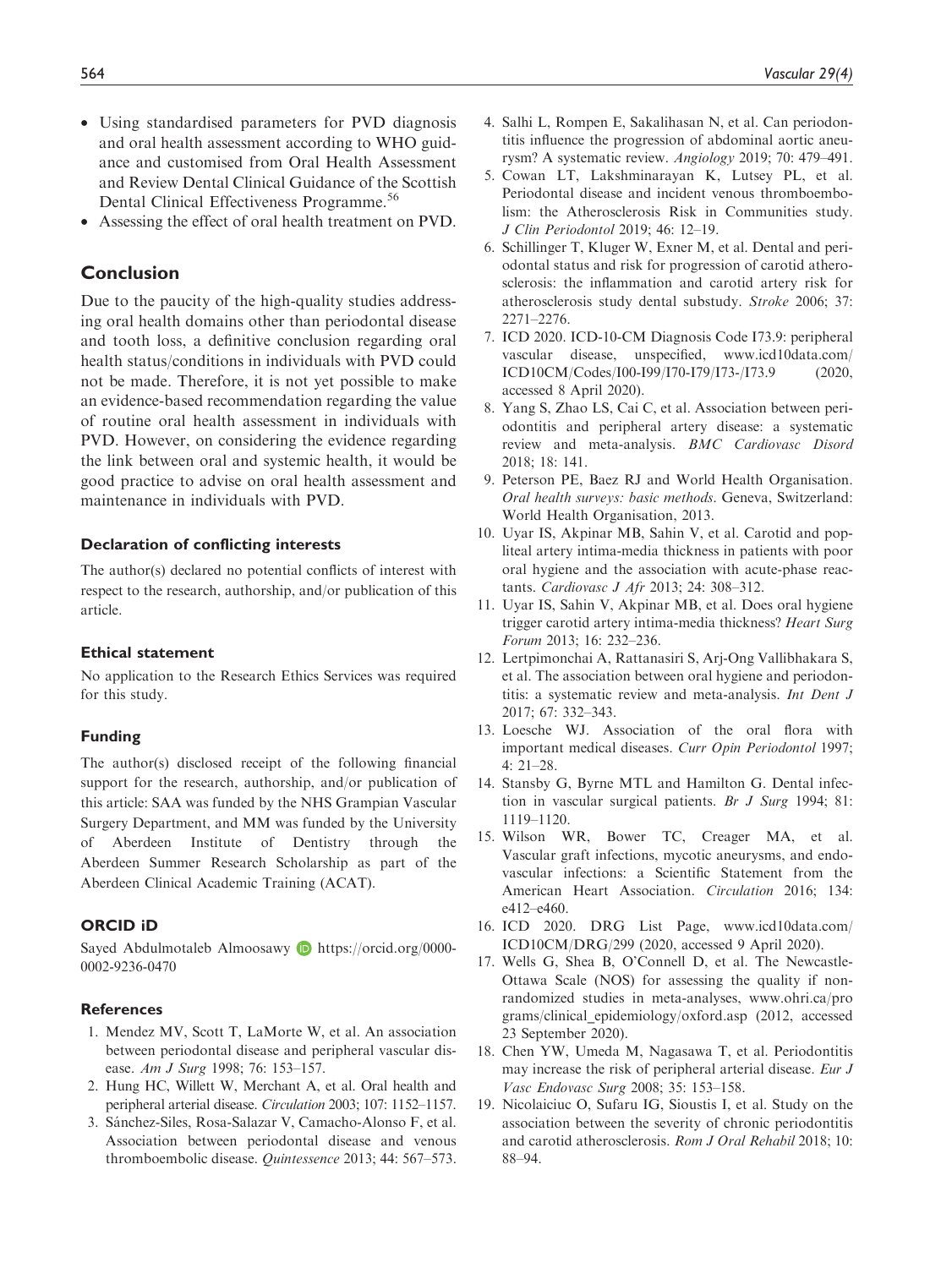- 20. Ding F, Wu D, Han X, et al. Oral hygiene and periodontal conditions in the Chinese patients with aortic aneurysm. BMC Oral Health 2018; 18: 136.
- 21. Ding F, Lyu YL, Han X, et al. Detection of periodontal pathogens in the patients with aortic aneurysm. Chin Med J (Engl) 2014; 127: 4114–4118.
- 22. Chen YW, Iwai T, Umeda M, et al. Elevated IgG titers to periodontal pathogens related to Buerger disease. Int J Cardiol 2007; 122: 79–81.
- 23. Kurihara N, Inoue Y, Iwai T, et al. Detection and localization of periodontopathic bacteria in abdominal aortic aneurysms. Eur J Vasc Endovasc Surg 2004; 28: 553–558.
- 24. Iwai T, Inoue Y, Umeda M, et al. Oral bacteria in the occluded arteries of patients with Buerger disease. J Vasc Surg 2005; 42: 107–115.
- 25. Toyofuku T, Inoue Y, Kurihara N, et al. Differential detection rate of periodontopathic bacteria in atherosclerosis. Surg Today 2011; 41: 1395–1400.
- 26. Bloemenkamp DGM, Van Den Bosch MAAJ, Mali WPTM, et al. Novel risk factors for peripheral arterial disease in young women. Am J Med 2002; 113: 462–467.
- 27. Soto-Barreras U, Olvera-Rubio JO, Loyola-Rodriguez JP, et al. Peripheral arterial disease associated with caries and periodontal disease. J Periodontol 2013; 84: 486–494.
- 28. Friedlander AH, Sung EC, Chung EM, et al. Radiographic quantification of chronic dental infection and its relationship to the atherosclerotic process in the carotid arteries. Oral Surg Oral Med Oral Pathol Oral Radiol Endod 2010; 109: 615–621.
- 29. Calapkorur MU, Alkan BA, Tasdemir Z, et al. Association of peripheral arterial disease with periodontal disease: analysis of inflammatory cytokines and an acute phase protein in gingival crevicular fluid and serum. J Periodont Res 2017; 52: 532–539.
- 30. Aoyama N, Suzuki J, Ichi Kobayashi N, et al. Periodontitis deteriorates peripheral arterial disease in Japanese population via enhanced systemic inflammation. Heart Vessel 2017; 32: 1314–1319.
- 31. Suzuki JI, Aoyama N, Aoki M, et al. High incidence of periodontitis in Japanese patients with abdominal aortic aneurysm. Int Heart J 2014; 55: 268–270.
- 32. Suzuki J, Ichi Aoyama N, Aoki M, et al. Incidence of periodontitis in Japanese patients with cardiovascular diseases: a comparison between abdominal aortic aneurysm and arrhythmia. Heart Vessel 2015; 30: 498–502.
- 33. Häyrinen-Immonen R, Ikonen TS, Lepäntalo M, et al. Oral health of patients scheduled for elective abdominal aortic correction with prosthesis. Eur J Vasc Endovasc Surg 2000; 19: 294–298.
- 34. Figuero E, Lindahl C, Marín MJ, et al. Quantification of periodontal pathogens in vascular, blood, and subgingival samples from patients with peripheral arterial disease or abdominal aortic aneurysms. J Periodontol 2014; 85: 1182–1193.
- 35. Fernandes CP, Oliveira FAF, Silva PGDB, et al. Molecular analysis of oral bacteria in dental biofilm

and atherosclerotic plaques of patients with vascular disease. *Int J Cardiol* 2014; 174: 710–712.

- 36. Hamasha AAH. Medical conditions associated with missing teeth and edentulism in the institutionalized elderly. Spec Care Dentist 1998; 18: 123–127.
- 37. Igari K, Inoue Y and Iwai T. The epidemiologic and clinical findings of patients with Buerger disease. Ann Vasc Surg 2016; 30: 263–269.
- 38. Zaremba M, Górska R and Leszczyński J. The role of periopathogens in pathogenenesis of atherosclerotic disease. Acta Angiol 2012; 18: 99–109.
- 39. Cairo F, Gaeta C, Dorigo W, et al. Periodontal pathogens in atheromatous plaques. A controlled clinical and laboratory trial. *J Periodont Res* 2004; 39: 442-446.
- 40. Needleman I. The good practitioner's guide to periodontology. Br Soc Periodontol 2016; 10–14.
- 41. Jansma J and Vissink A. Dental foci. Role, treatment and prophylaxis in patients at risk. Ned Tijdschr Tandheelkd 1998; 105: 52–56.
- 42. Kurihara N, Inoue Y, Iwai T, et al. Oral bacteria are a possible risk factor for valvular incompetence in primary varicose veins. Eur J Vasc Endovasc Surg 2007; 34: 102–106.
- 43. Hippisley-Cox J and Coupland C. Development and validation of risk prediction algorithm (QThrombosis) to estimate future risk of venous thromboembolism: prospective cohort study. Br Med J 2011; 343: 1-12.
- 44. Roth GA, Aumayr K, Giacona MB, et al. Porphyromonas gingivalis infection and prothrombotic effects in human aortic smooth muscle cells. Thromb Res 2009; 123: 780–784.
- 45. Roth GA, Moser B, Huang SJ, et al. Infection with a periodontal pathogen induces procoagulant effects in human aortic endothelial cells. J Thromb Haemost 2006; 4: 2256–2261.
- 46. Ahn YB, Shin MS, Han DH, et al. Periodontitis is associated with the risk of subclinical atherosclerosis and peripheral arterial disease in Korean adults. Atherosclerosis 2016; 251: 311–318.
- 47. Asai K, Yamori M, Yamazaki T, et al. Tooth loss and atherosclerosis: the Nagahama study. J Dent Res 2015; 94: 52S–58S.
- 48. Al-Shammari KF, Al-Khabbaz AK, Al-Ansari JM, et al. Risk indicators for tooth loss due to periodontal disease. J Periodontol 2005; 76: 1910–1918.
- 49. De Oliveira C, Watt R and Hamer M. Toothbrushing, inflammation, and risk of cardiovascular disease: results from Scottish Health Survey. Br Med J 2010; 340: c2451.
- 50. Park SY, Kim SH, Kang SH, et al. Improved oral hygiene care attenuates the cardiovascular risk of oral health disease: a population-based study from Korea. Eur Heart J 2019; 40: 1138–1145.
- 51. Eke PI, Page RC, Wei L, et al. Update of the case definitions for population-based surveillance of periodontitis. J Periodontol 2012; 83: 1449–1454.
- 52. Gupta N, Rath SK and Lohra P. Comparative evaluation of accuracy of periodontal probing depth and